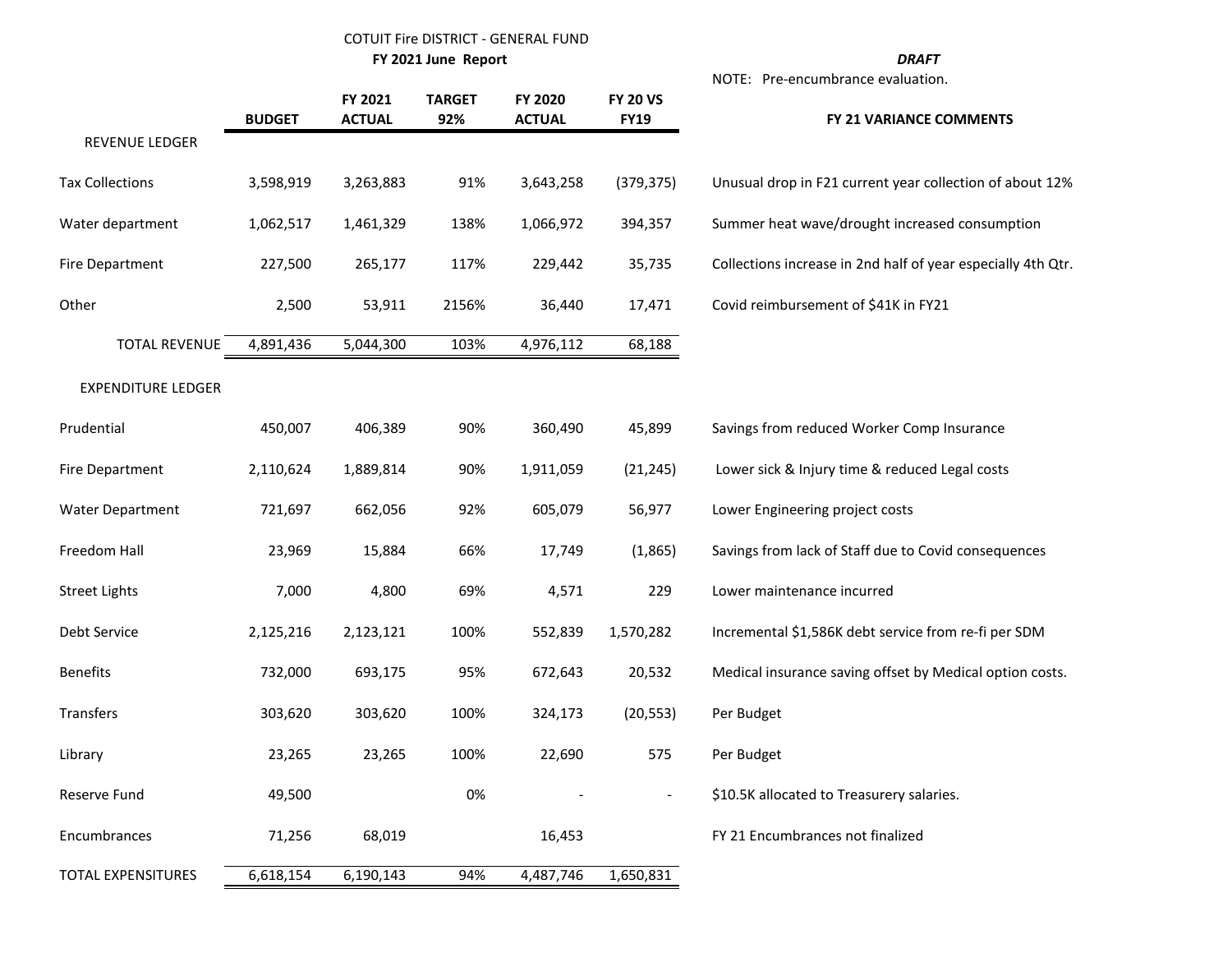#### COTUIT Fire DISTRICT - GENERAL FUND APPROPRIATION STATUS  **FY 2021 June Report** *DRAFT*

ADM YR - **BEGINNING EXPENDITED CLOSED 6/30/2020** Approp # **APPROPRIATION FY 2021 FY 2021 BALANCE ACTION /STATUS SPECIAL REVENUE FUND** Grant Safer Grant 303 303 0 0 FY 20 Grant Completed, SDM Water Department Vehicle 35,000 35,000 27,570 7,430 1 Closed to WD Stabilization by June 2021 ADM **CAPITAL FUND** 2018-6 Replace Fire Roof (by debt) (9,912) 0 (9,912) 0 Deficit funded by transfers from closed Articles by June 2021 ADM 2019-13 Fire Pick-up (by debt) 3,513 0 3,513 0 Closed to fund deficit Articles with balance to Space Study by June 2021 ADM 2018/19 Fire Chief Vehicle 45,000 45,000 0 0 2019-7 Rehab Engine no. 263 (60,888) 0 (60,888) 0 Deficit funded by transfers from closed Articles by June 2021 ADM Fire Station Renovations **100,000** 44,305 0 55,695 In Process 2018-15 Water Dept Pick-up example for the contract of the funded by transfers from closed Articles by June 2021 ADM 2009-10 Lowell's Pond Tank (by debt) 32,477 0 32,477 0 Deficit funded by transfers from closed Articles by June 2021 ADM 2017-11 Water Chemical System 3,600 3,600 0 Deficit funded by transfers from closed Articles by June 2021 ADM 2013-10 Water Mains (by debt) 45,362 0 45,362 0 Deficit funded by transfers from closed Articles by June 2021 ADM 2018-12 Water Dept Security System (by debt0 75,136 35,761 0 39,375 In Process Various Main Street Water Tank & related 132,634 132,634 0 132,634 0 132,634 Continuing Appropriation 2020-5 Space Review 11,562 0 (31,125) 42,687 Funds added from closed Articles by June 2021 ADM 2020-5 Freedom Hall Flooring 10,809 0 10,809 0 Deficit funded by transfers from closed Articles by June 2021 ADM USDA Maintenance Reserve **15,500** 16,900 (1,400) Net reduction to USDA Maintenance Reserve  $\overline{\phantom{a}}$ 

| 410,957 | 141,966 | 268,991 |
|---------|---------|---------|
|         |         |         |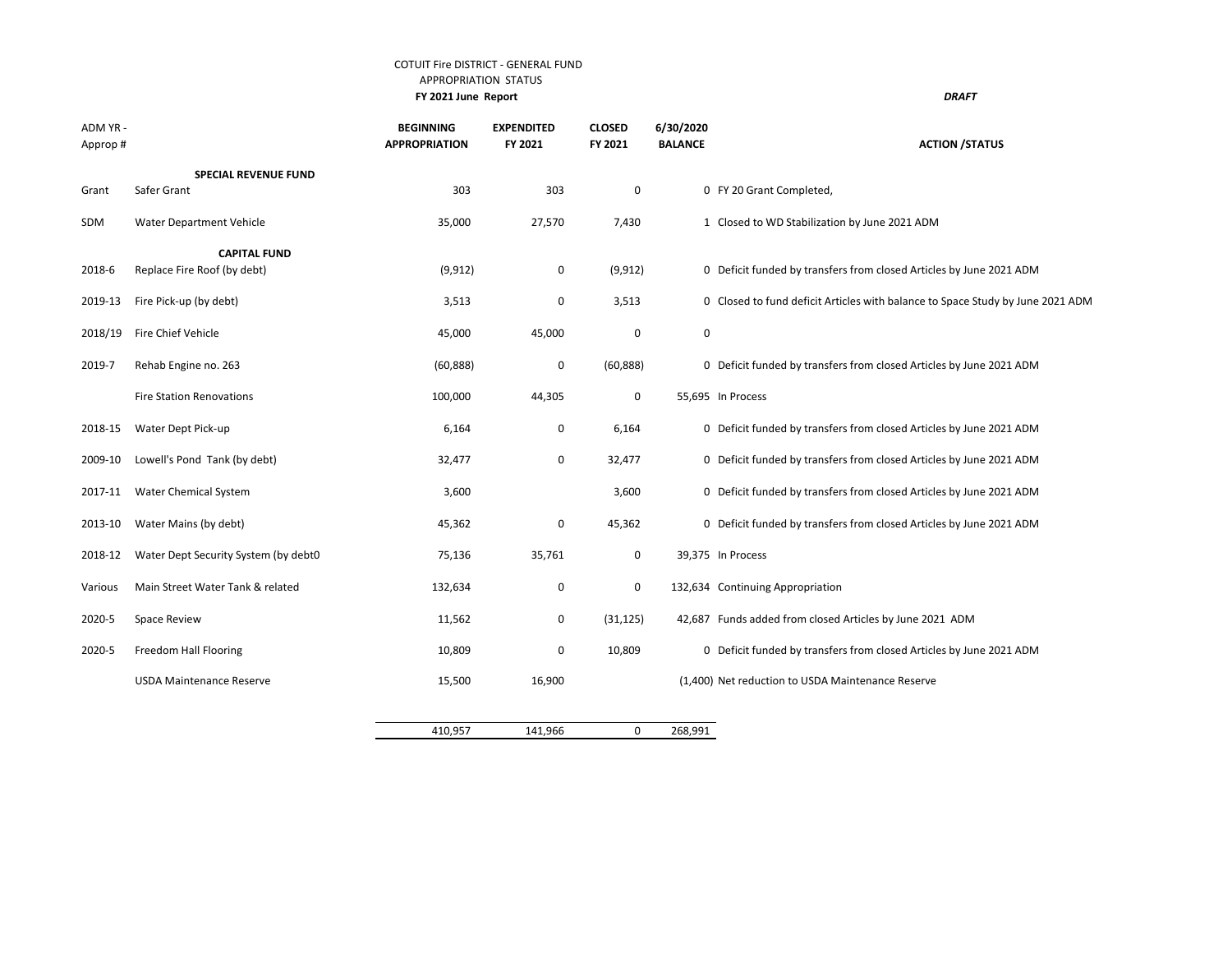### COTUIT Fire DISTRICT - GENERAL FUND

**FY 2021 June Report** 

|                         | <b>BUDGET</b> | FY 2021<br><b>ACTUAL</b> | <b>TARGET</b><br>100% | FY 2020<br><b>ACTUAL</b> | <b>FY 21 VS</b><br><b>FY20</b> |                                                        |
|-------------------------|---------------|--------------------------|-----------------------|--------------------------|--------------------------------|--------------------------------------------------------|
| <b>REVENUE</b>          |               |                          |                       |                          |                                |                                                        |
| Current year taxes      | 3,587,419     | 3,078,281                | 86%                   | 3,497,863                |                                | (419,582) Unusual shortfall of about \$400K or 12%     |
| Prior years taxes       |               | 89,177                   |                       | 108,276                  |                                | (19,099) Prior year down 17%                           |
| P&I and Liens redeemed  | 11,500        | 96,425                   | 838%                  | 37,118                   |                                | 59,306 P&I up almost 4 fold - collecting older taxes   |
|                         | 3,598,919     | 3,263,883                | 91%                   | 3,643,258                | (379, 375)                     |                                                        |
| Water Rates& Meter fees | 997,960       | 1,373,946                | 138%                  | 939,936                  |                                | 434,010 Dry Summer boosted pumpage                     |
| <b>Water Antenna</b>    | 44,557        | 49,868                   | 112%                  | 95,655                   |                                | (45,787) Fall off from last year due to land rent only |
| Water Solar             | 20,000        | 14,269                   | 71%                   | 18,451                   |                                | (4,182) Solar credits slowing - over budget            |
| Other Water             |               | 23,246                   |                       | 12,930                   | 10,316                         |                                                        |
|                         | 1,062,517     | 1,461,329                | 138%                  | 1,066,972                | 394,357                        |                                                        |
| Ambulance Fees          | 226,000       | 261,670                  | 116%                  | 224,939                  |                                | 36,731 Ambulance collections up in last quarter        |
| <b>Other Fire</b>       | 1,500         | 3,507                    | 234%                  | 4,503                    | (996)                          |                                                        |
|                         | 227,500       | 265,177                  | 117%                  | 229,442                  | 35,735                         |                                                        |
| District interest       | 2,500         | 8,230                    | 329%                  | 23,383                   |                                | (15,153) Lower interest rates                          |
| COVID reimbursement     | $\Omega$      | 41,378                   |                       |                          | 41,378                         |                                                        |
| Other                   |               | 4,303                    |                       | 13,056                   | (8, 753)                       |                                                        |
|                         | 2,500         | 53,911                   | 2156%                 | 36,439                   | 17,472                         |                                                        |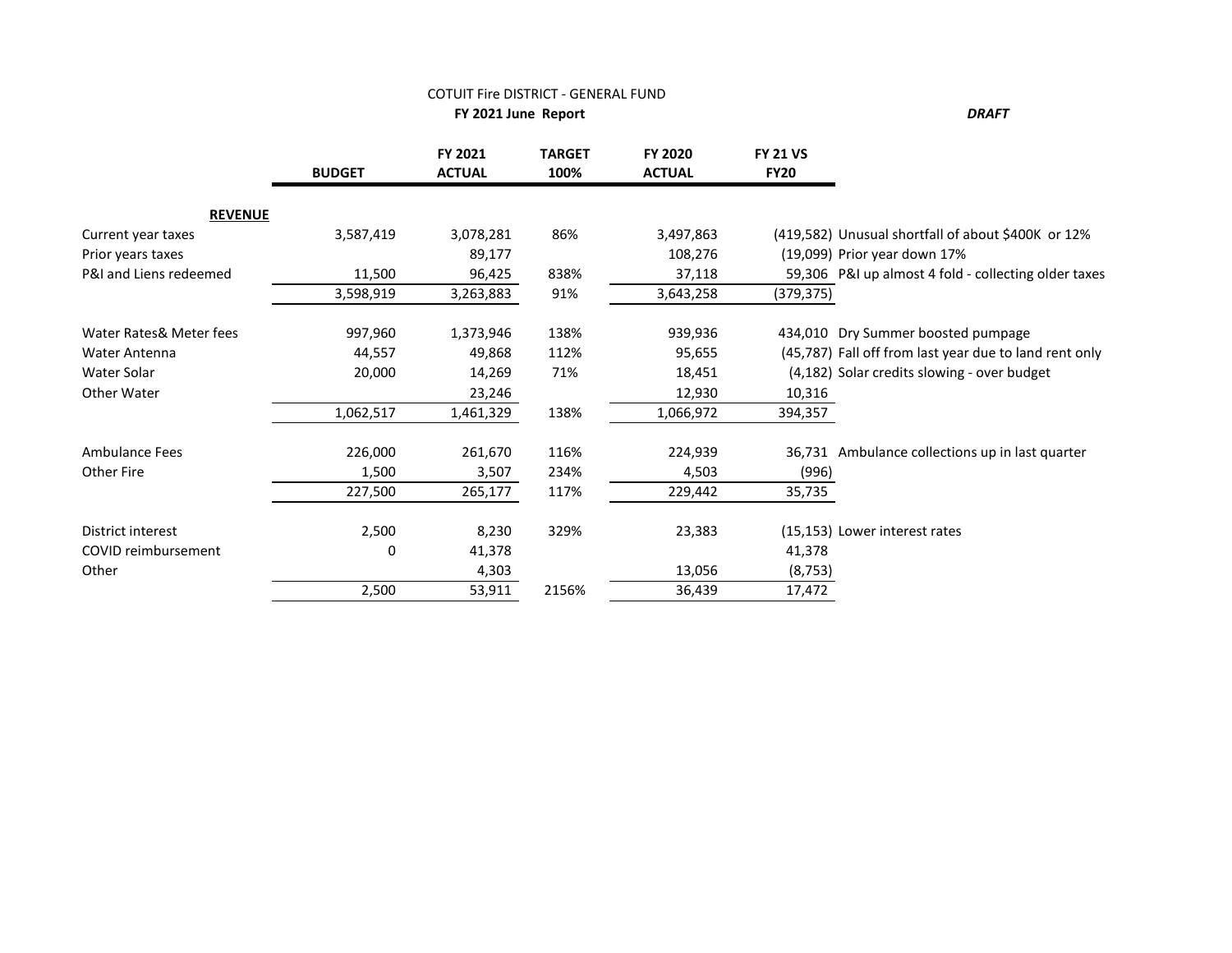#### COTUIT Fire DISTRICT - GENERAL FUND

 **FY 2021 June Report** *DRAFT*

|                                           | <b>BUDGET</b>     | FY 2021<br><b>ACTUAL</b> | <b>TARGET</b><br>100% | FY 2020<br><b>ACTUAL</b> | <b>FY 21 VS</b><br><b>FY20</b> |                                                                         |
|-------------------------------------------|-------------------|--------------------------|-----------------------|--------------------------|--------------------------------|-------------------------------------------------------------------------|
| <b>EXPENDITURE</b>                        |                   |                          |                       |                          |                                |                                                                         |
| Prudential                                |                   |                          |                       |                          |                                |                                                                         |
| Salaries                                  | 118,397           | 117,900                  | 100%                  | 103,026                  |                                | 14,874 Increase over F20 due to Covid & re-fi                           |
| Insurance                                 | 173,120           | 143,738                  | 83%                   | 162,689                  |                                | (18,951) Savings due to new worker comp policy                          |
| Expenses                                  | 158,490           | 144,751                  | 91%                   | 94,775                   |                                | 49,976 Budget savings in multiple areas                                 |
|                                           | 450,007           | 406,389                  | 90%                   | 360,490                  | 45,899                         |                                                                         |
| Fire Department                           |                   |                          |                       |                          |                                |                                                                         |
| Salaries                                  | 1,761,974         | 1,627,857                | 92%                   | 1,626,692                |                                | 1,165 Savings in OT from lower sick and injury                          |
| Expenses                                  | 348,650           | 261,957                  | 75%                   | 284,367                  |                                | (22,410) Substantial saving in legal                                    |
|                                           | 2,110,624         | 1,889,814                | 90%                   | 1,911,059                | (21, 245)                      |                                                                         |
| <b>Water Department</b>                   |                   |                          |                       |                          |                                |                                                                         |
| Salaries                                  | 379,497           | 365,216                  | 96%                   | 362,887                  |                                | 2,329 Saving in turnover to staff from Asst Supt                        |
| Expenses                                  | 342,200           | 296,840                  | 87%                   | 242,192                  |                                | 54,648 Lower engineering project costs                                  |
|                                           | 721,697           | 662,056                  | 92%                   | 605,079                  | 56,977                         |                                                                         |
| Freedom Hall                              |                   |                          |                       |                          |                                |                                                                         |
| Salaries                                  | 5,087             | 504                      | 10%                   | 3,644                    |                                | (3,140) Absence of worker primarily due to Covid                        |
| Expenses                                  | 18,882            | 15,380                   | 81%                   | 14,105                   |                                | 1,275 lack of maintenance work                                          |
|                                           | 23,969            | 15,884                   | 66%                   | 17,749                   | (1,865)                        |                                                                         |
| <b>Street Light</b>                       |                   |                          |                       |                          |                                |                                                                         |
| Electricity                               | 5,100             | 4,365                    | 86%                   | 4,398                    | (33)                           |                                                                         |
| Maintenance                               | 1,900             | 435                      | 23%                   | 173                      |                                | 262 Absence of maintenance                                              |
|                                           | 7,000             | 4,800                    | 69%                   | 4,571                    | 229                            |                                                                         |
| Debt Payments                             |                   |                          |                       |                          |                                |                                                                         |
| Long term Debt                            | 1,052,632         | 1,052,632                | 100%                  | 152,632                  |                                | 900,000 Paid entire Lowell Tank Note in re-fi                           |
| Long term Interest                        | 81,198            | 81,197                   | 100%                  | 85,632                   | (4, 435)                       |                                                                         |
| Short Term Debt                           | 970,000           | 970,000                  | 100%                  | 280,000                  |                                | 690,000 Paid all ST debt as part of re-fi                               |
| Short term Interest                       | 21,386            | 19,292                   | 90%                   | 34,575                   | (15, 283)                      |                                                                         |
|                                           | 2,125,216         | 2,123,121                | 100%                  | 552,839                  | 1,570,282                      |                                                                         |
| <b>Benefits</b>                           |                   |                          |                       |                          |                                |                                                                         |
| Health                                    | 338,539           | 299,924                  | 89%                   | 329,588                  |                                | (29,664) Savings from option for Med Option Stipend                     |
| Life & Dental                             | 20,000            | 16,913                   | 85%                   | 18,003                   |                                | (1,090) Savings from option for Med Option Stipend                      |
| <b>Medical Option</b>                     | 41,020            | 43,897                   | 107%                  |                          |                                | New contract option in FY 2021                                          |
| Retirement                                | 332,441           | 332,441                  | 100%                  | 325,052                  |                                | 7,389 As established by the County Retirement Bd                        |
|                                           | 732,000           | 693,175                  | 95%                   | 672,643                  | (23, 365)                      |                                                                         |
|                                           |                   |                          |                       |                          |                                |                                                                         |
| Transfers to:                             |                   |                          |                       |                          |                                |                                                                         |
| Stabilization<br><b>OPEB Trust</b>        | 25,000            | 25,000                   | 100%                  | 25,000                   |                                | 0 Per ADM discretion                                                    |
| <b>WD Stabilization</b>                   | 239,000<br>39,620 | 239,000                  | 100%                  | 253,373<br>45,800        |                                | (14,373) Per latest actuarial study<br>(6,180) Per collected meter fees |
|                                           |                   | 39,620                   | 100%                  |                          |                                |                                                                         |
|                                           | 303,620           | 303,620                  | 100%                  | 324,173                  | (20, 553)                      |                                                                         |
|                                           |                   |                          |                       |                          |                                |                                                                         |
| Encumbrances<br><b>Finance Department</b> | 3,200             | 3,200                    |                       | 148                      | 3,052                          |                                                                         |
| Fire Department                           | 21,296            |                          |                       | 9,343                    | 8,790                          |                                                                         |
| Water Department                          | 46,760            | 18,133<br>46,687         |                       | 6,962                    | 39,725                         |                                                                         |
|                                           |                   |                          |                       |                          |                                |                                                                         |
|                                           | 71,256            | 68,019                   | 95%                   | 16,453                   | 51,566                         |                                                                         |